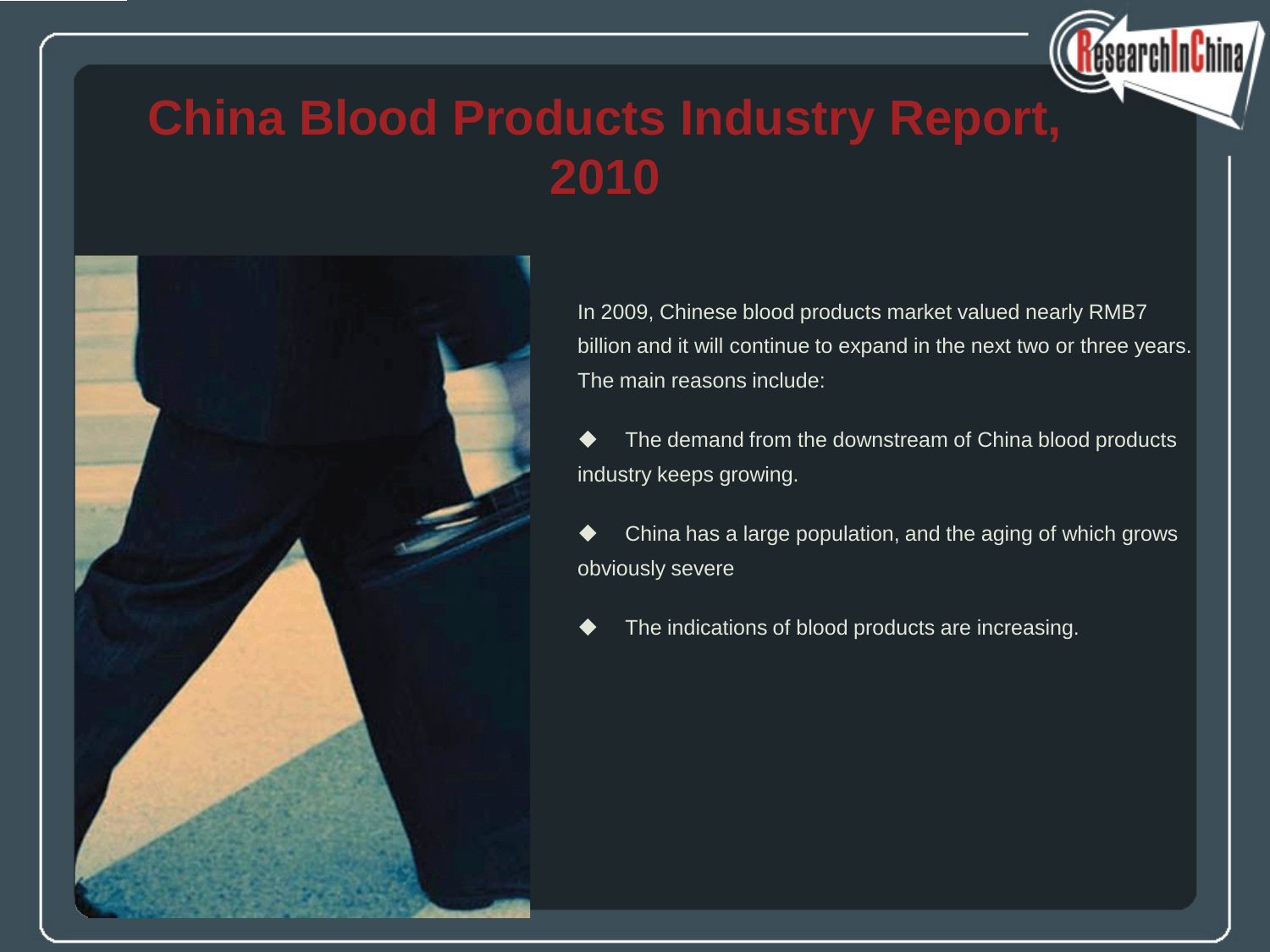Due to the strong demand for albumin in China, the product structure of blood products in China distinguishes from foreign product structure which is dominated by coagulation factor. In 2009, in the product structure of blood products in China, albumin accounted for 68%, intravenous gammaglobulin 21% and coagulation factor 9%.



### **Product Structure of Blood Products in China, 2009**

Source: ResearchInChina

By the end of 2009, 33 Chinese manufacturers of blood products had obtained GMP certification, with the annual plasma volume of around 3,500 tons totally. However, only Hualan Biological Engineering Ltd, Beijing Tiantan Biological Products Co., Ltd, Shanghai RAAS Blood Products Co., Ltd, Sichuan Yuanda Shuyang Pharmaceutical Co., Ltd, Sino Biopharmaceutical Limited and CNBG Shanghai Institute of Biological Products have the annual plasma volume of over 300 tons respectively.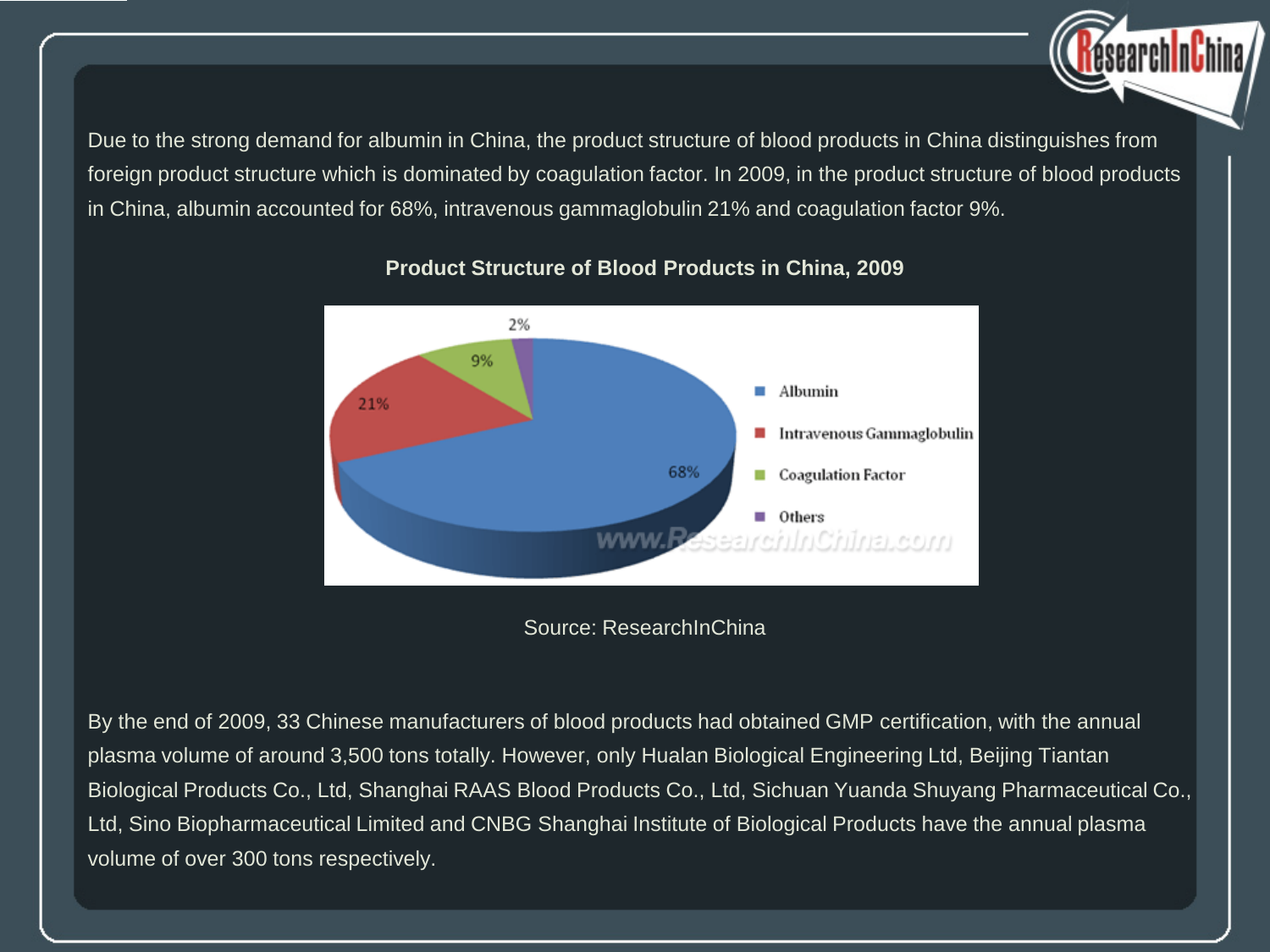Hualan Biological Engineering Ltd, as a leading enterprise in China blood products industry, owns a lot of plasma stations and relatively abundant plasma resources with high utilization rate and many varieties. As of October 2010, Hualan Biological Engineering Ltd had had 18 plasma stations, including 13 plasma collection stations in operation, one being examined, 3 under construction and one to be built.

From January to August of 2010, human serum albumin, intravenous human immunoglobulin, tetanus human immunoglobulin, hepatitis B immunoglobulin, human immunoglobulin, human prothrombin complex, rabies immunoglobulin and human clotting Factor VIII of Hualan Biological Engineering Ltd were approved by National Institute for the Control of Pharmaceutical And Biological Products, with the total release volume of 2.272 million bottles.

From January to June of 2010, Hualan Biological Engineering Ltd achieved the revenue of RMB343 million from blood products (a 67% YoY rise), including RMB124 million from human serum albumin (a 13% YoY rise), RMB121 million from intravenous gammaglobulin (a 61% YoY rise) and RMB97.95 million from other products (a 38% YoY rise).



### **Gross Margin of Hualan Biological Engineering Ltd (by Product), 2007- H1 2010**

Source: ResearchInChina, Hualan Biological Engineering Ltd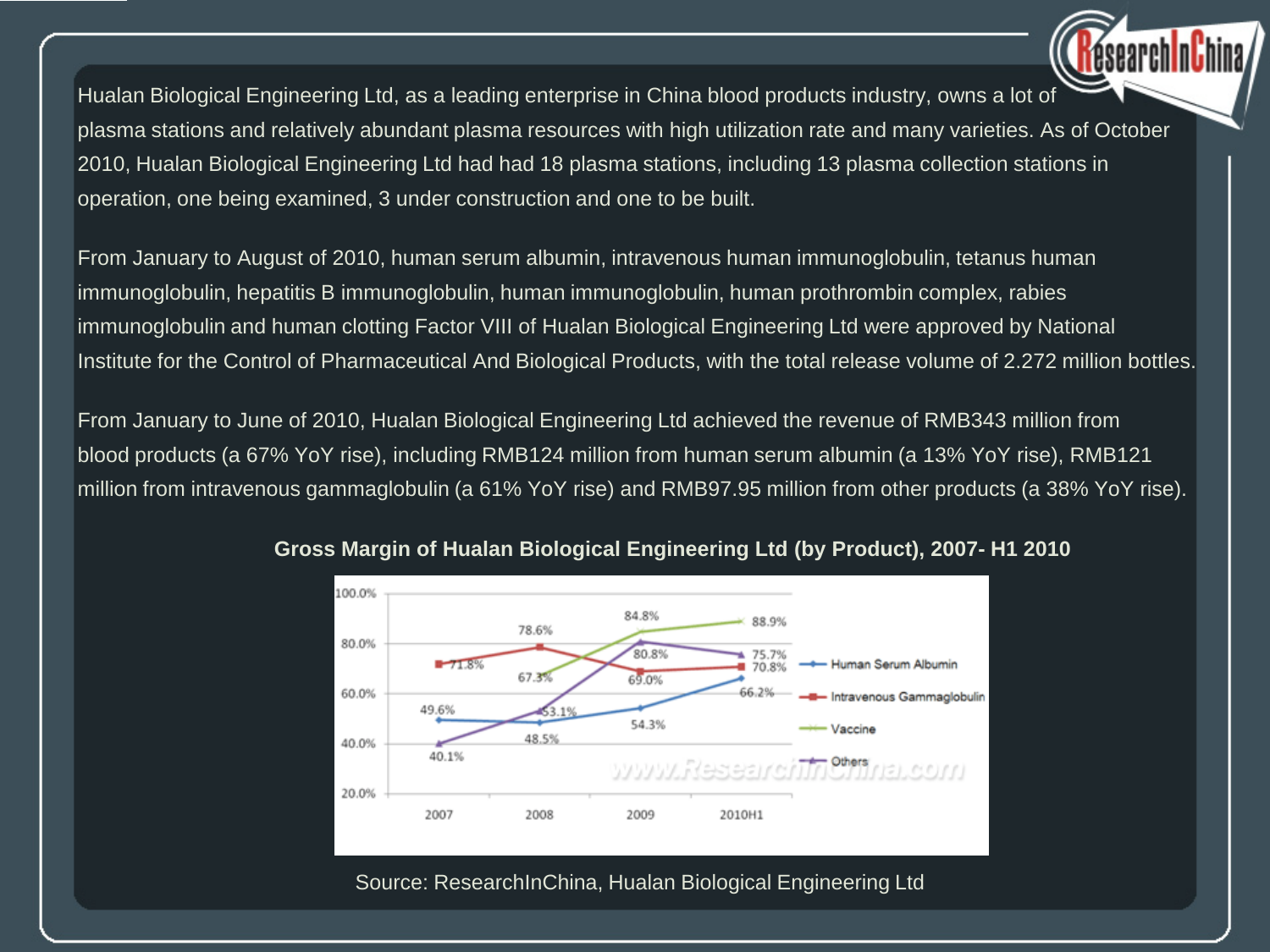

# **Table of Contents**

- **1 Profile of Blood Products**
- 1.1 Definition
- 1.2 Classification
- 1.3 Recombinant Blood Products
- 1.4 Industry Chain
- 1.5 Features
- **2 Overview of China Blood Products Industry**
- 2.1 General Overview
- 2.2 Operating Environment
- 2.2.1 International Market
- 2.2.2 Policies
- 2.2.3 Domestic Biopharmaceutical Market
- 2.3 Plasma Volume
- 2.4 Import & Export
- **3 Main Blood Product Markets**
- 3.1 Human Serum Albumin
- 3.2 Intravenous Human Immunoglobulin
- 3.3 Coagulation Factor
- 3.4 Hepatitis B Immunoglobulin
- 3.5 Human Immunoglobulin
- 3.6 Human Prothrombin Complex
- 3.7 Tetanus Immunoglobulin
- 3.8 Rabies Immunoglobulin
- **4 Key Manufacturers in China**
- 4.1 Hualan Biological Engineering Ltd
- 4.1.1 Profile
- 4.1.2 Operation
- 4.1.3 Blood Products
- 4.2 Shanghai RAAS Blood Products Co., Ltd
- 4.2.1 Profile
- 4.2.2 Operation
- 4.2.3 Strategies
- 4.3 Beijing Tiantan Biological Products Co., Ltd
- 4.3.1 Profile
- 4.3.2 Operation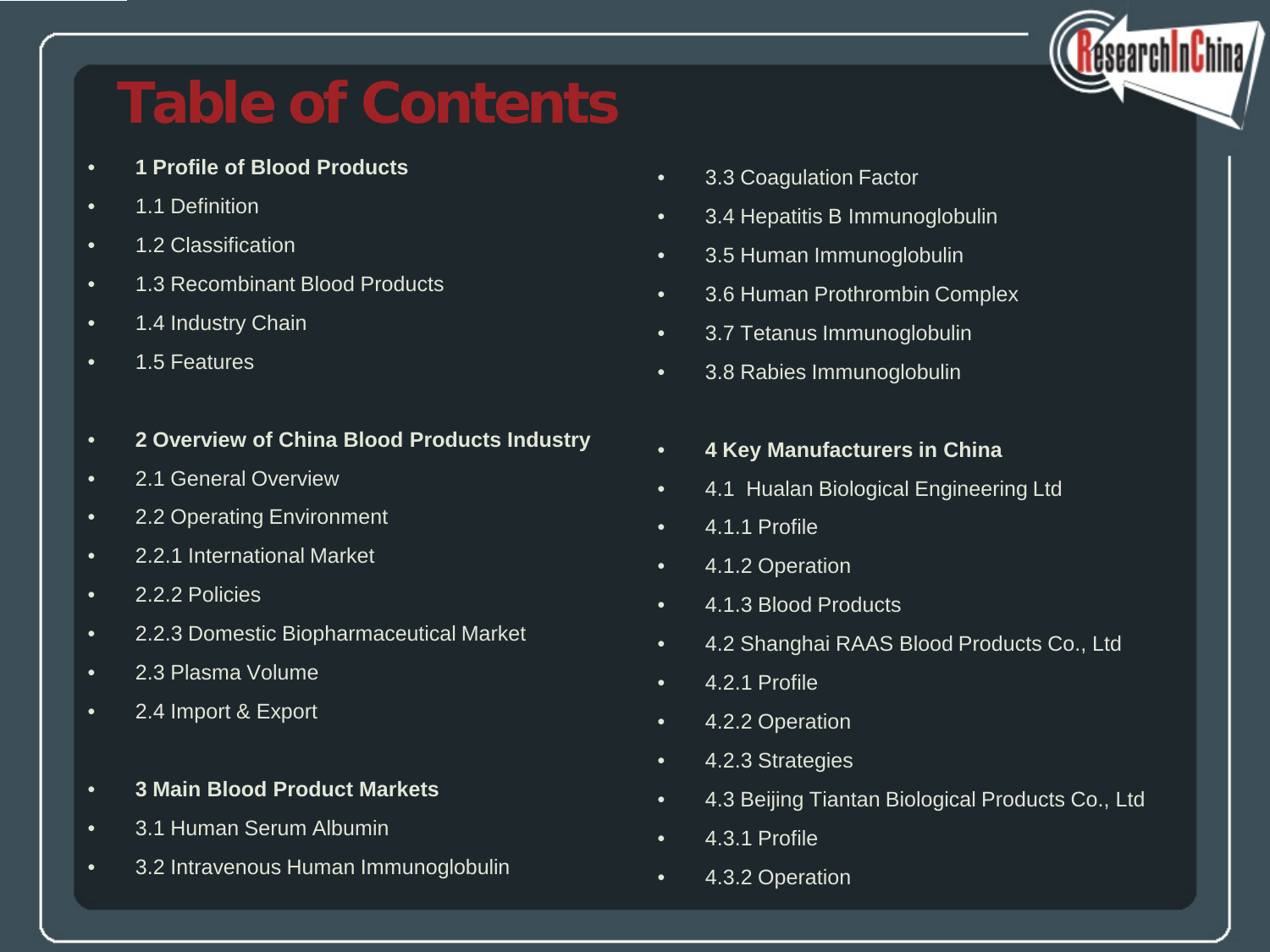

- 4.3.3 Blood Products
- 4.4 Sino Biopharmaceutical Limited
- 4.4.1 Profile
- 4.4.2 Operation
- 4.4.3 Shandong Taibang Biological Products Co. Ltd
- 4.4.4 Xi'an Hui Tian Blood Products Co. Ltd
- 4.4.5 Guiyang Qianfeng Biological Product Liability Co., Ltd.
- 4.5 Sichuan Yuanda Shuyang Pharmaceutical Co., Ltd
- 4.5.1 Profile
- 4.5.2 Operation
- 4.6 CNBG Shanghai Institute of Biological **Products**
- 4.6.1 Profile
- 4.6.2 Operation
- 4.7 Shanxi Kangbao Biological Product Co., Ltd
- 4.7.1 Profile
- 4.7.2 Operation
- 4.8 Green Cross
- 4.8.1 Profile
- 4.8.2 Operation
- 4.9 Jiangxi Boya Biopharmaceutical Co., Ltd
- 4.9.1 Profile
- 4.9.2 Operation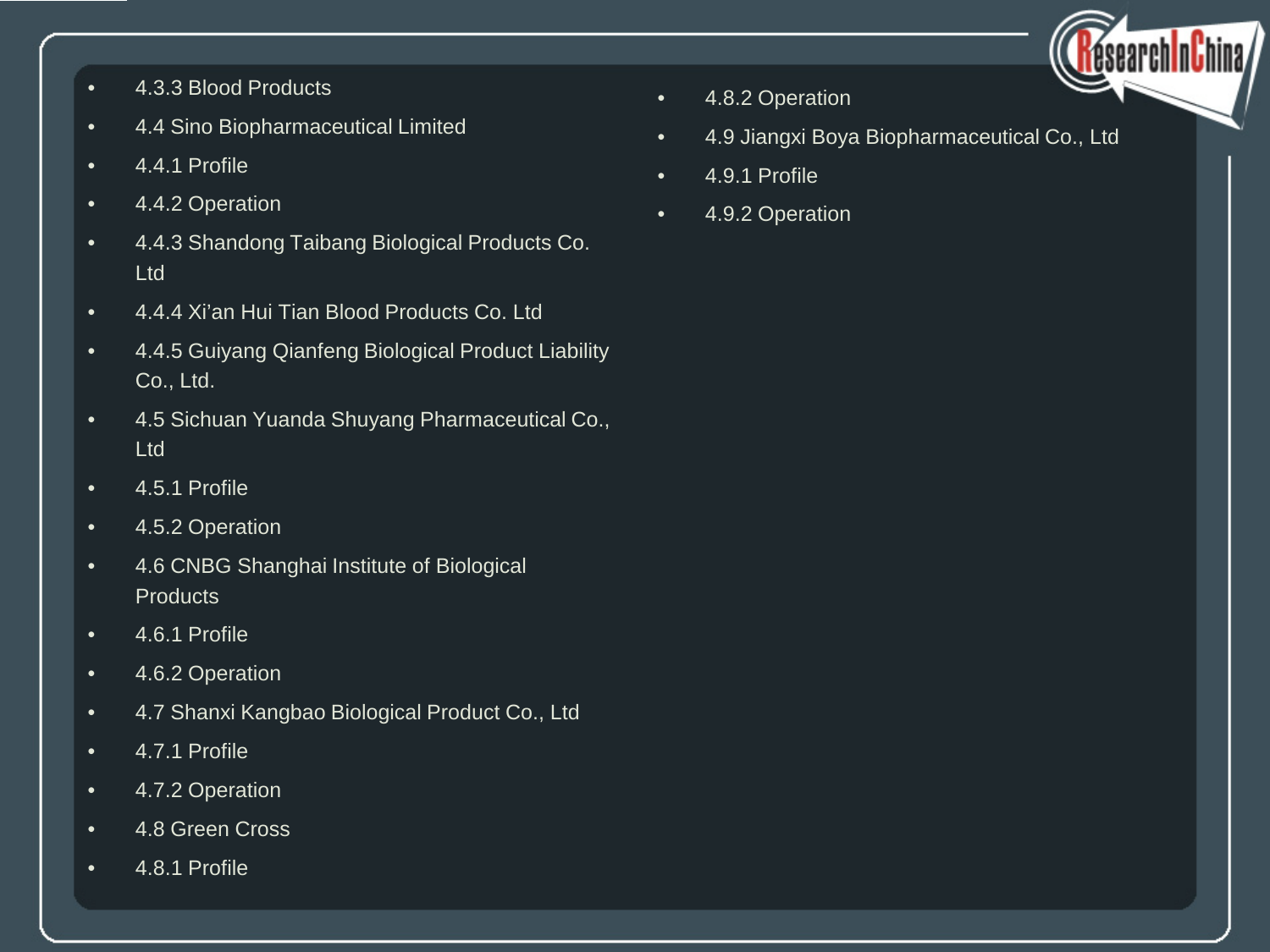

## **Selected Charts**

- Classification and Effects of Blood Products
- Comparison between Gene Recombinant Blood Products and Traditional Blood **Products**
- **Blood Product Industry Chain**
- Blood Products Market Scale in China, 2003-2009
- Product Structure of Blood Products in China, 2009
- Product Structure of International Blood Products , 2009
- Market Shares of Blood Products Manufacturing Enterprises in China, 2009
- Product Lines Contrast of Blood Products Manufacturing Enterprises in China
- Release Volume of Blood Products in China, 2007-Aug. 2010
- Global Blood Products Market Scale, 2003-2008
- Classification of Global Blood Products Manufacturing Enterprises
- Sales of Global Blood Products Giants, 2009
- Major Policies for Blood Products in China
- Sales Revenue and YoY Growth Rate of Biological and Biochemical Pharmacy in China, 2005-2009
- Annual Plasma Volume in China, 2002-2009
- Production of Blood Products Manufacturing Enterprises in China, 2009
- Major Manufacturers and Their Shares in Chinese Human Serum Albumin Market, 2009
- Major Manufacturers and Their Shares in Chinese Intravenous Human Immunoglobulin Market, 2009
- Per Capita Consumption of Intravenous Human Immunoglobulin in Some Countries and Regions, 2005
- Major Manufacturers and Their Shares in Chinese Human Clotting Factor VIII Market, 2009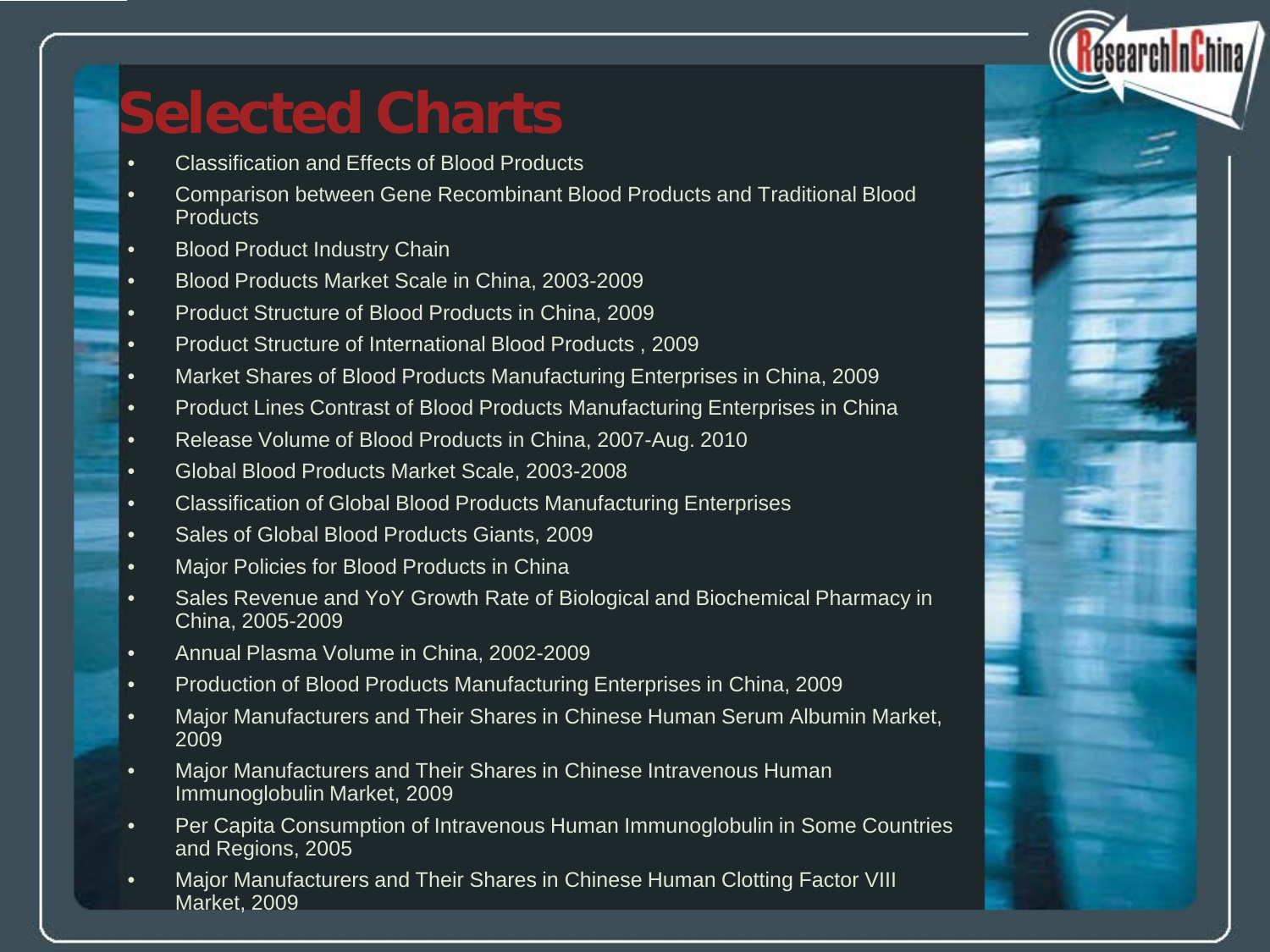- Major Manufacturers and Their Release Volume & Shares in Chinese Hepatitis B Immunoglobulin Market, 2009
- Major Manufacturers and Their Shares in Chinese Human Immunoglobulin Market, 2009
- Major Manufacturers and Their Shares in Chinese Human Prothrombin Complex Market, 2009
- Major Manufacturers and Their Release Volume in Chinese Tetanus Immunoglobulin Market, 2009
- Major Manufacturers and Their Release Volume in Chinese Rabies Immunoglobulin Market, 2009
- Operating Income and Net Income of Hualan Biological Engineering Ltd, 2006- H1 2010
- Operating Income of Hualan Biological Engineering Ltd (by Sector), 2007- H1 2010
- Operating Income of Hualan Biological Engineering Ltd (by Region), 2007-2009
- Gross Margin of Hualan Biological Engineering Ltd (by Product) , 2007- H1 2010
- Distribution of Plasma Collection Stations of Hualan Biological Engineering Ltd, by Oct. 2010
- Release Volume of Blood Products of Hualan Biological Engineering Ltd, 2007- Aug. 2010
- Operating Income of Blood Products of Hualan Biological Engineering Ltd (by Product), 2007- H1 2010
- Operating Income and Net Income of Shanghai RAAS Blood Products Co., Ltd, 2006-  $H1 2010$
- Release Volume of Blood Products of Shanghai RAAS Blood Products Co., Ltd, 2007- Aug. 2010
- Operating Income of Shanghai RAAS Blood Products Co., Ltd (by Product), 2005- H1 2010
- Gross Margin of Shanghai RAAS Blood Products Co., Ltd (by Product), 2005-2009
- Plasma Volume of Shanghai RAAS Blood Products Co., Ltd, 2007-2011E

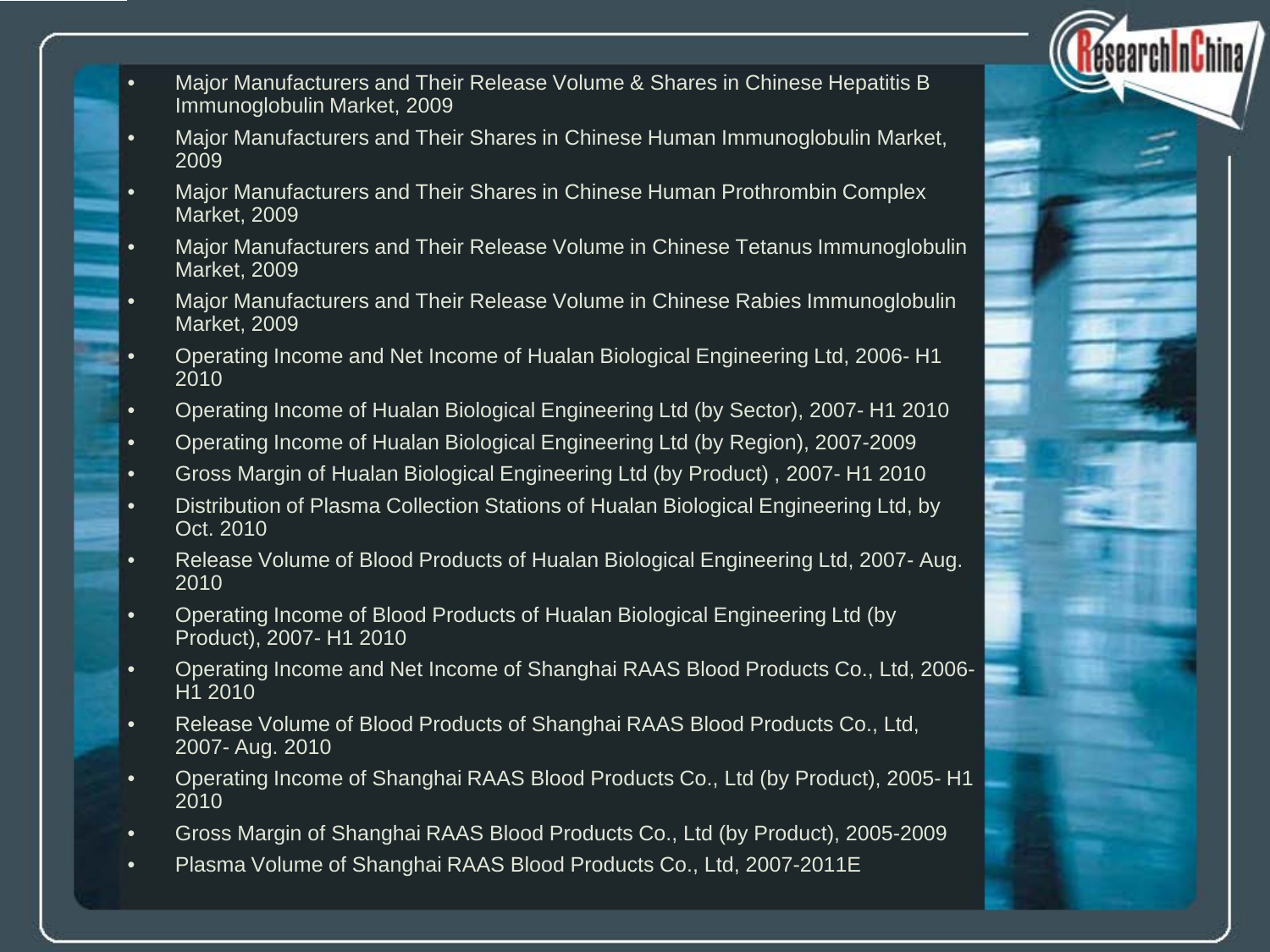- Operating Income of Shanghai RAAS Blood Products Co., Ltd (by Region), 2008- 2009
- Operating Income and Net Income of Beijing Tiantan Biological Products Co., Ltd, 2006- Q3 2010
- Operating Income of Beijing Tiantan Biological Products Co., Ltd (by Product) , 2007-2009
- Gross Margin of Beijing Tiantan Biological Products Co., Ltd (by Product) , 2007- 2009
- Operating Income of Beijing Tiantan Biological Products Co., Ltd (by Region), 2007- 2009
- Operating Income of Blood Products of Beijing Tiantan Biological Products Co., Ltd , 2007- H1 2010
- Operating Income and Gross Profit of Sino Biopharmaceutical Limited, 2007- Q2 2010
- Operating Income of Sino Biopharmaceutical Limited (by Product), 2007-2009
- Operating Income and Total Profit of Shandong Taibang Biological Products Co. Ltd, 2007-2008
- Operating Income and Total Profit of Xi'an Hui Tian Blood Products Co. Ltd, 2007- 2008
- Operating Income and Total Profit of Guiyang Qianfeng Biological Product Liability Co., Ltd., 2007-2008
- Release Volume of Blood Products of Guiyang Qianfeng Biological Product Liability Co., Ltd., 2007-Aug. 2010
- Operating Income and Total Profit of Sichuan Yuanda Shuyang Pharmaceutical Co., Ltd, 2007-2008
- Release Volume of Blood Products of Sichuan Yuanda Shuyang Pharmaceutical Co., Ltd, 2007-Aug. 2010
- Operating Income and Total Profit of CNBG Shanghai Institute of Biological Products, 2007-2008

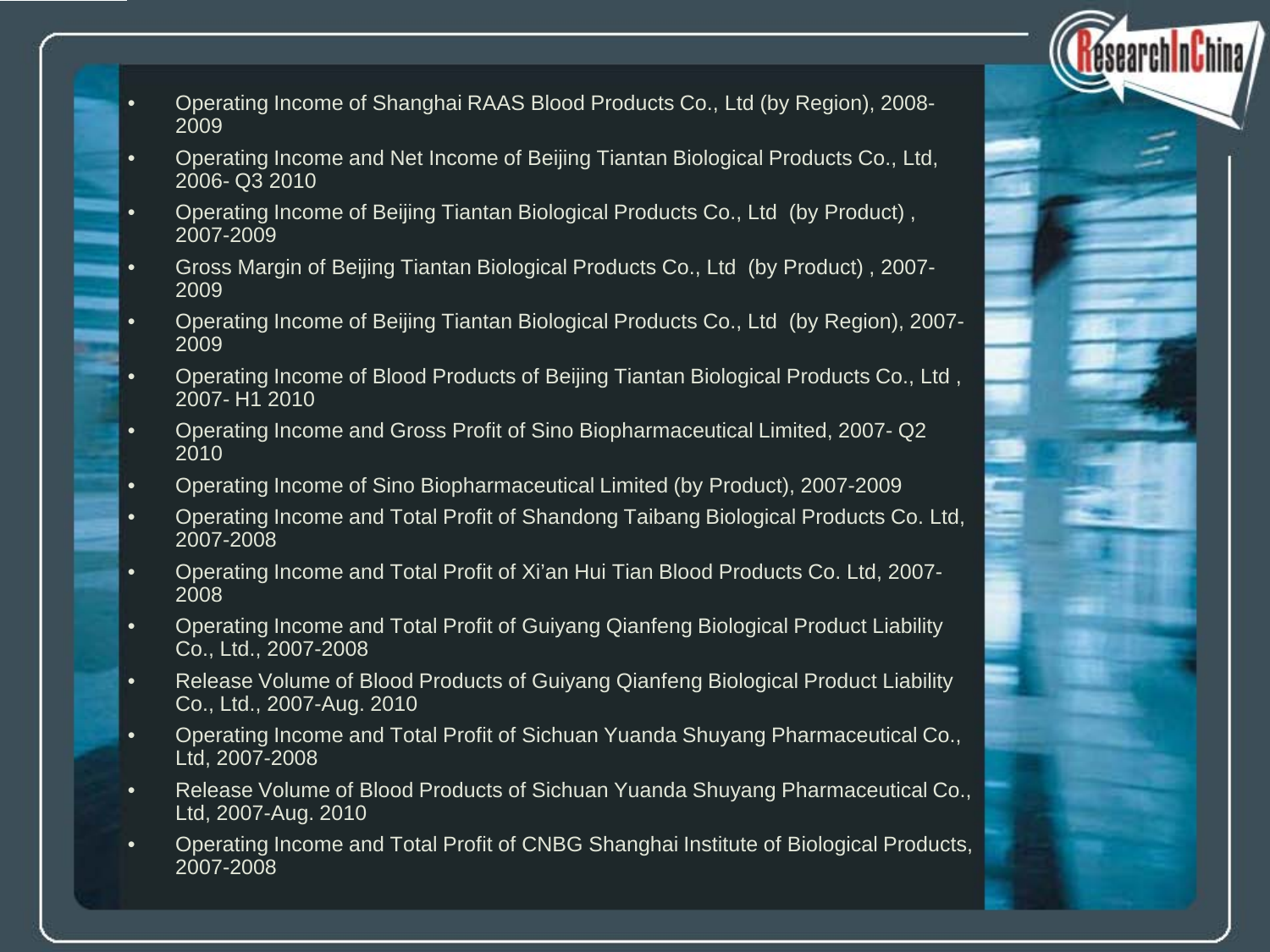- Release Volume of Blood Products of CNBG Shanghai Institute of Biological Products, 2007-Aug .2010
- Operating Income and Total Profit of Shanxi Kangbao Biological Products Co., Ltd, 2007-2008
- Release Volume of Blood Products of Shanxi Kangbao Biological Products Co., Ltd, 2007-Aug. 2010
- Operating Income and Total Profit of Green Cross (China) , 2007-2008
- Release Volume of Blood Products of Green Cross (China), 2007- Aug. 2010
- Operating Income and Total Profit of Jiangxi Boya Biopharmaceutical Co., Ltd., 2007- 2008
- Release Volume of Blood Products of Jiangxi Boya Biopharmaceutical Co., Ltd., 2007- Aug. 2010